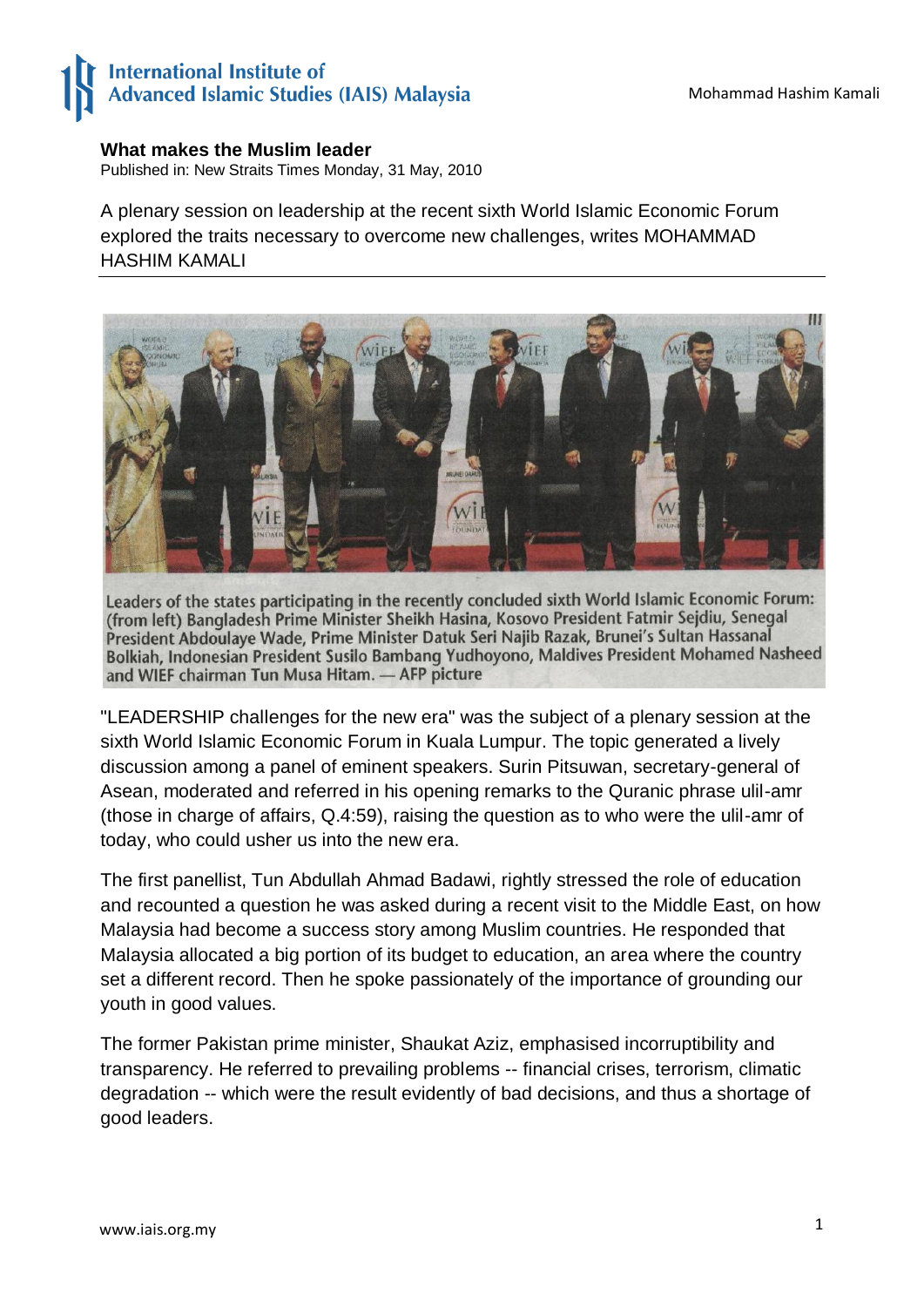## **International Institute of Advanced Islamic Studies (IAIS) Malaysia**

Dr Ahmad Muhammad Ali, president of the Islamic Development Bank, recommended a bottom-up approach whereby leaders arise from the grassroots as opposed to the elitebased top-down model.

The moderator addressed the floor with a remark on why the young were so preoccupied with qualifications and career matters and uninvolved in public affairs - only to invoke an energetic rebuttal from many youth speakers: youth everywhere are crying for attention, they want to be involved, but their voices fall on deaf ears. It's the leaders who are not opening up.

In my brief intervention, I explored the Islamic dimension of our discussion a little further, on which I elaborate here. Surin's quotation was reminiscent of another Quranic guideline: "...their (Muslims') affair is a matter of consultation among them" (42:38). Consultative leadership as such entails engagement, communication and partnership, also implying that leaders are connected, interactive, and maintain good relations with their grassroots.

Furthermore, wali al-amr is generic and inclusive of anyone in charge of community affairs. A company director, judge, member of parliament, minister and head of state all qualify. It has in turn been adopted into the juristic usage wilayah (plural wilayaat) to signify public authority. All government authorities are thus known as wilayaat.

The Muslim leader should be friend and protector, and must remain open to sincere advice (nasihah) and constructive criticism (mu'aradah).

A renowned hadith states that "every one of you is a custodian and responsible for what is in his custody... the ruler is responsible for what is in his custody and so is every man and every woman".

The prophet also instructed: "Be not weak in character nor simply do what others do, whether good or bad. Rather make up your own minds: you may follow others in good deeds but not when they do something wrong."

What we see then is open and accessible leadership, not of a single person, but one in which everyone can take charge of what is placed under his custody. The prophet also praised a leader who empathised with his people, reaching out to them and aligning with them around their needs and interests, and denounced leaders who distance themselves from the grassroots.

Humility and dedication to service run through Islam's guidelines on leadership, as in the hadith: "The leader of a people is (veritably) their servant." The second caliph, Umar al-Khattab, added his voice to say that "there is no pomp and ceremony in Islam".

Leaders must also listen. Thus, when someone rudely criticised Umar in the presence of senior companions, one of them asked for permission to deal with the intruder but the caliph responded: "No, let him speak. No good will come of us if we do not listen."